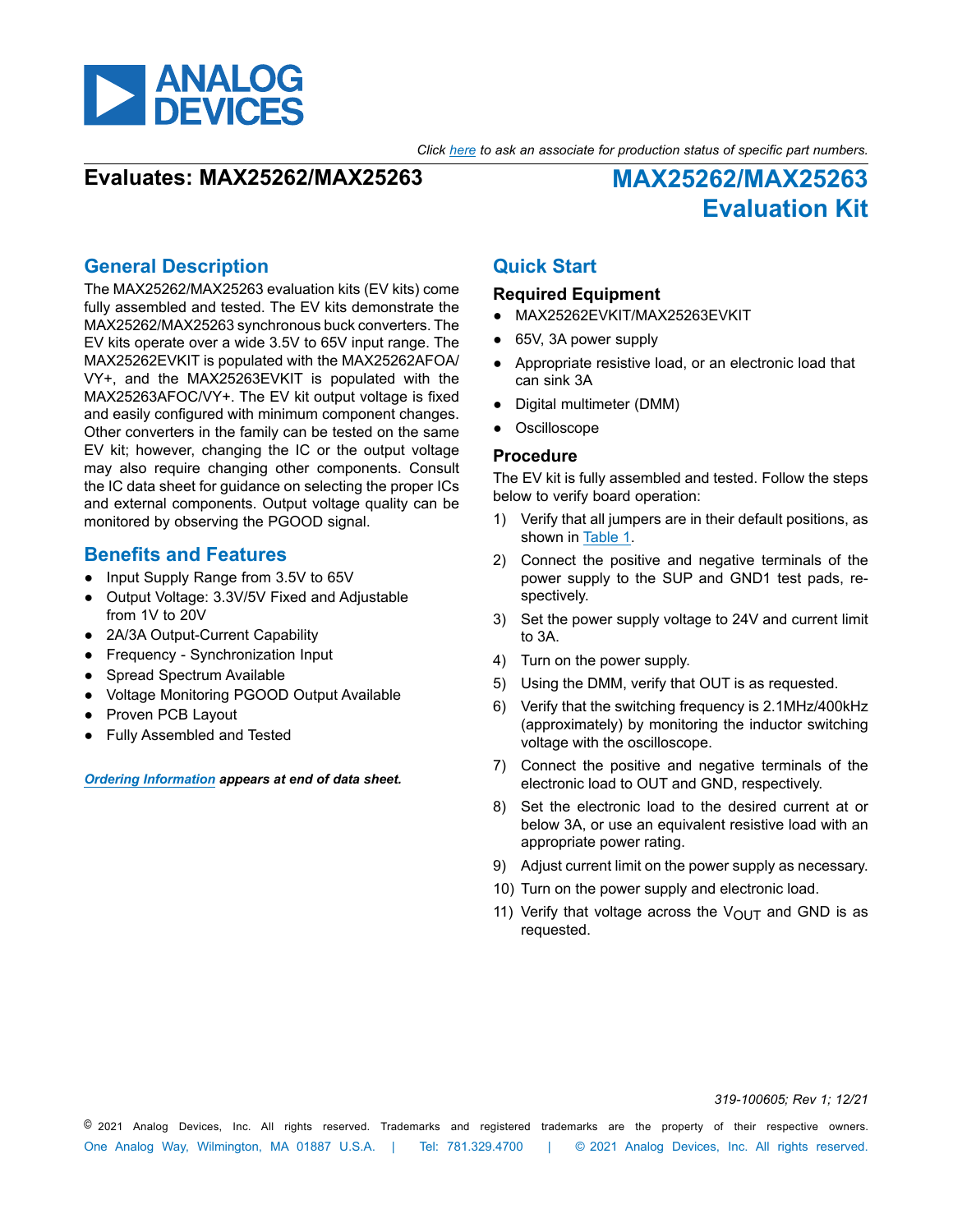### Evaluates: MAX25262/MAX25263

#### **Detailed Description of Hardware**

The MAX25262 and MAX25263 EV kits provide a proven layout for the MAX25262 and MAX25263 synchronous buck regulator ICs, respectively. The input voltages range from 3.5V to 65V and deliver up to 3A. The EV kits can handle an input supply transient up to 70V. Various test points are included for evaluation.

#### **External Synchronization**

The IC can operate in two modes: forced-PWM (FPWM) mode or skip mode. Skip mode has better efficiency for light-load conditions. When SYNC is pulled low, the IC operates in skip mode for light loads and PWM mode for larger loads. When SYNC is pulled high, the IC is forced to operate in PWM mode across all load conditions. SYNC can be used to synchronize with other supplies if a clock source is present. The IC is forced to operate in FPWM mode when SYNC is connected to a clock source.

#### **Buck Output Monitoring (PGOOD)**

The EV kit provides a power-good output test point (PGOOD) to monitor the status of the buck output (OUT). PGOOD is high impedance when the output is in regulation. PGOOD goes low when the corresponding regulator output voltage drops below 93.5% (typ) of its nominal regulation voltage or goes above 108% (typ) of its nominal regulation voltage.

#### **Programming Buck Output Voltage**

The IC can provide a fixed 3.3V/5V output voltage or an adjustable 1V to 20V output voltage. To program  $V_{\text{OUT}}$ voltage, place appropriate resistors in positions R5 and R6 according to the following equation:

 $R5 = R6 (V_{\text{OUT}}/V_{\text{FB}} - 1)$ 

where typically  $V_{FB}$  = 1V (typ) and R6 = 100kΩ.

#### **Spread Spectrum Option**

The spread spectrum is pin selectable using the SPS pin. Pull the pin high to enable spread spectrum. When spread spectrum is enabled, the operating frequency is varied ±6%, centered at switching frequency.

The internal spread spectrum is disabled if the devices are synchronized to an external clock. However, the devices do not filter the input clock on the FSYNC pin and pass any modulation (including spread spectrum) present on the driving external clock.

#### **EXTVCC Switchover**

The internal linear regulator can be bypassed by connecting an external supply, or the MAX25262/MAX25263 output to EXTVCC. With valid supply applied to EXTVCC, it will be the supply for the internal gate driver. The  $R_{DSON}$ of the FET will increase if the EXTVCC drops below 5V, which will reduce the efficiency, therefore approximately 5V for EXTVCC is recommended for higher efficiency.

#### <span id="page-1-1"></span>**Table 1. Default Jumper Settings**

| <b>JUMPER</b> | <b>DEFAULT SHUNT</b><br><b>POSITION</b> | <b>FUNCTIONS</b>                |  |
|---------------|-----------------------------------------|---------------------------------|--|
| <b>ENABLE</b> | $1 - 2$                                 | Buck enabled                    |  |
| <b>PGOOD</b>  | Installed                               | PGOOD TP<br>pulled up to bias   |  |
| <b>SPS</b>    | $1 - 2$                                 | Spread Spectrum ON              |  |
| <b>SYNC</b>   | $1-2$                                   | FPWM mode                       |  |
| <b>EXTVCC</b> | $1-2$                                   | <b>EXTVCC</b> connect<br>to OUT |  |

*Note: If the output voltage is configured above 5V, please ensure the EXTVCC jumper is at position 2-3 to avoid damage to the part.*

### <span id="page-1-0"></span>**Ordering Information**

| <b>PART</b>    | <b>TYPE</b> |
|----------------|-------------|
| MAX25262EVKIT# | EV Kit      |
| MAX25263EVKIT# | EV Kit      |

*#Denotes RoHS compliant.*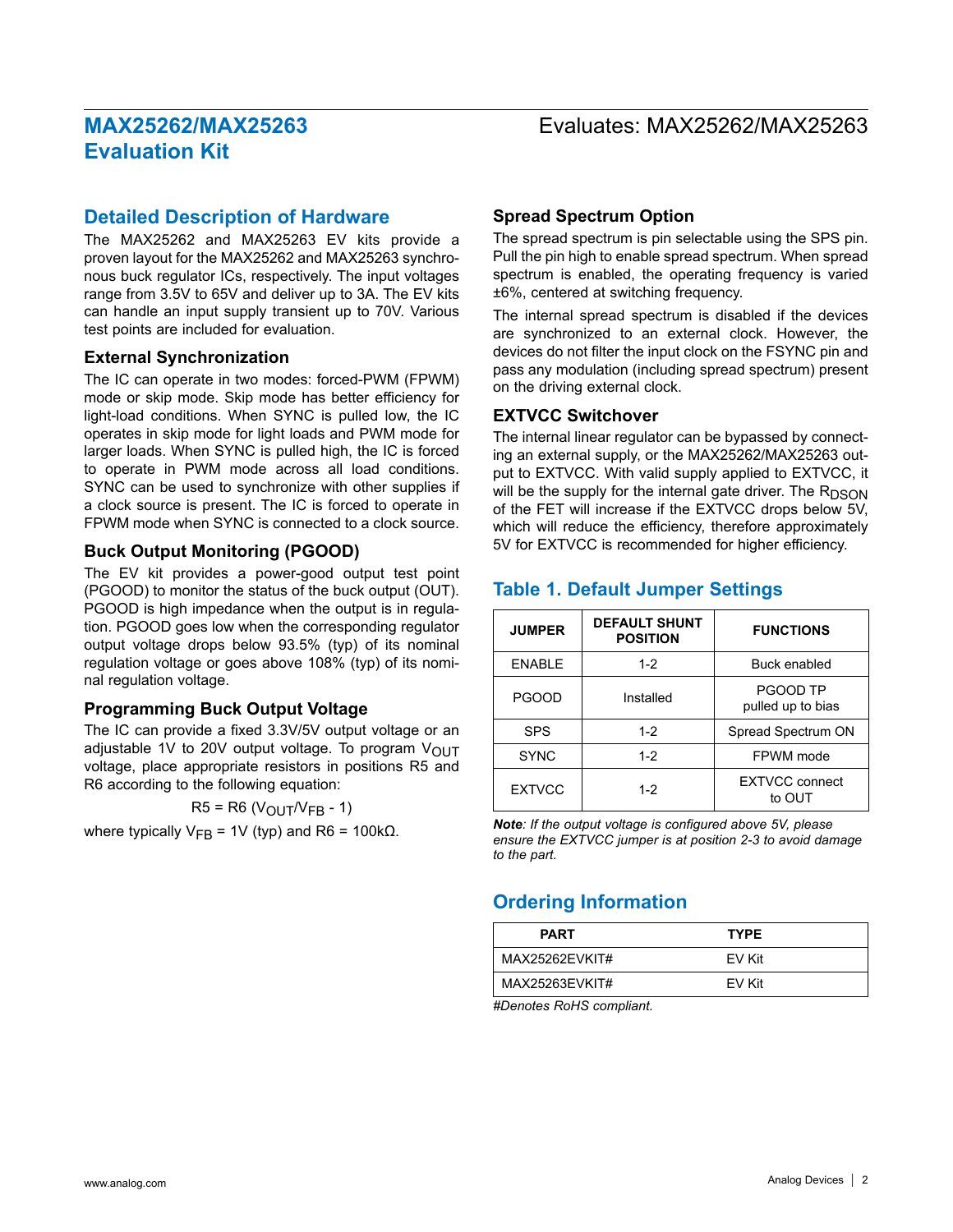# Evaluates: MAX25262/MAX25263

## **MAX25262/MAX25263 EV Kit Bill of Materials**

| <b>REF DES</b>                                                     | <b>MFG PART#</b>  | <b>MANUFACTURER</b>                 | <b>VALUE</b>  | <b>DESCRIPTION</b>                                                                                               |  |
|--------------------------------------------------------------------|-------------------|-------------------------------------|---------------|------------------------------------------------------------------------------------------------------------------|--|
| R1                                                                 | CRCW060320K0JN    | <b>VISHAY DALE</b>                  | 20K           | RESISTOR; 0603; 20ΚΩ; 5%;<br>200PPM; 0.10W; METAL FILM                                                           |  |
| R <sub>2</sub> , R <sub>3</sub>                                    | MC0603SAF0000T5E  | <b>MULTICOMP</b>                    | $\Omega$      | RES; SMT (0603);0;1%;<br>±400PPM/DEGC;0.1W                                                                       |  |
| R4, R5, R6                                                         |                   |                                     | <b>DNI</b>    | <b>RES 0603</b>                                                                                                  |  |
| L1                                                                 | FBMH3225HM102N    | <b>TAIYO YUDEN</b>                  | 1000          | INDUCTOR; SMT (1210);<br>FERRITE-BEAD; 1000<br>IMPEDANCE AT 100MHZ;<br>TOL = $\pm 30\%$ ; 2A                     |  |
| L2                                                                 |                   |                                     | Install short |                                                                                                                  |  |
| C1, C7, C9,<br>C12, C22                                            | GCJ188R72A104KA01 | <b>MURATA</b>                       | $0.1\mu F$    | CAP; SMT (0603); 0.1µF; 10%;<br>100V; X7R; CERAMIC CHIP                                                          |  |
| C2, C3, C5,<br>C6, C10, C11                                        | 08051C105K4Z2A    | <b>AVX</b>                          | $1\mu F$      | CAP; SMT (0805); 1µF; 10%;<br>100V; X7R; CERAMIC CHIP                                                            |  |
| C <sub>4</sub>                                                     | EEH-ZC1K470P      | <b>PANASONIC</b>                    | $47\mu F$     | CAP; SMT (CASE_G);<br>47µF; 20%; 80V;<br>ALUMINUM-ELECTROLYTIC                                                   |  |
| C <sub>8</sub>                                                     | GRM188R71A225KE15 | <b>MURATA</b>                       | $2.2 \mu F$   | CAP; SMT (0603); CERAMIC<br>CHIP; 2.2µF; 10V; TOL = 10%;<br>$TG = -55^{\circ}C TO + 125^{\circ}C;$<br>$TC = X7R$ |  |
| C <sub>21</sub>                                                    |                   |                                     | <b>DNI</b>    |                                                                                                                  |  |
| GND, GND2,<br>VSUP, VOUT                                           | 575-4             | <b>KEYSTONE</b>                     |               | RECEPTACLE; JACK;<br><b>BANANA</b>                                                                               |  |
| BIAS, FBR, GNDS,<br>GNDS1, GNDS2,<br>GNDS3, PGOOD,<br>VOUTS, VSUPS | 5012              | <b>KEYSTONE</b>                     |               | <b>TEST POINT</b>                                                                                                |  |
| VSUP_FILTER                                                        | 9020 BUSS         | <b>WEICO WIRE</b>                   |               |                                                                                                                  |  |
| ENABLE, SPS,<br>EXTVCC, SYNC                                       | PEC03SAAN         | <b>SULLINS</b><br>ELECTRONICS CORP. |               | 3PINS                                                                                                            |  |
| <b>PGOOD</b>                                                       | PBC02SAAN         | <b>SULLINS</b><br>ELECTRONICS CORP. |               | 2PINS                                                                                                            |  |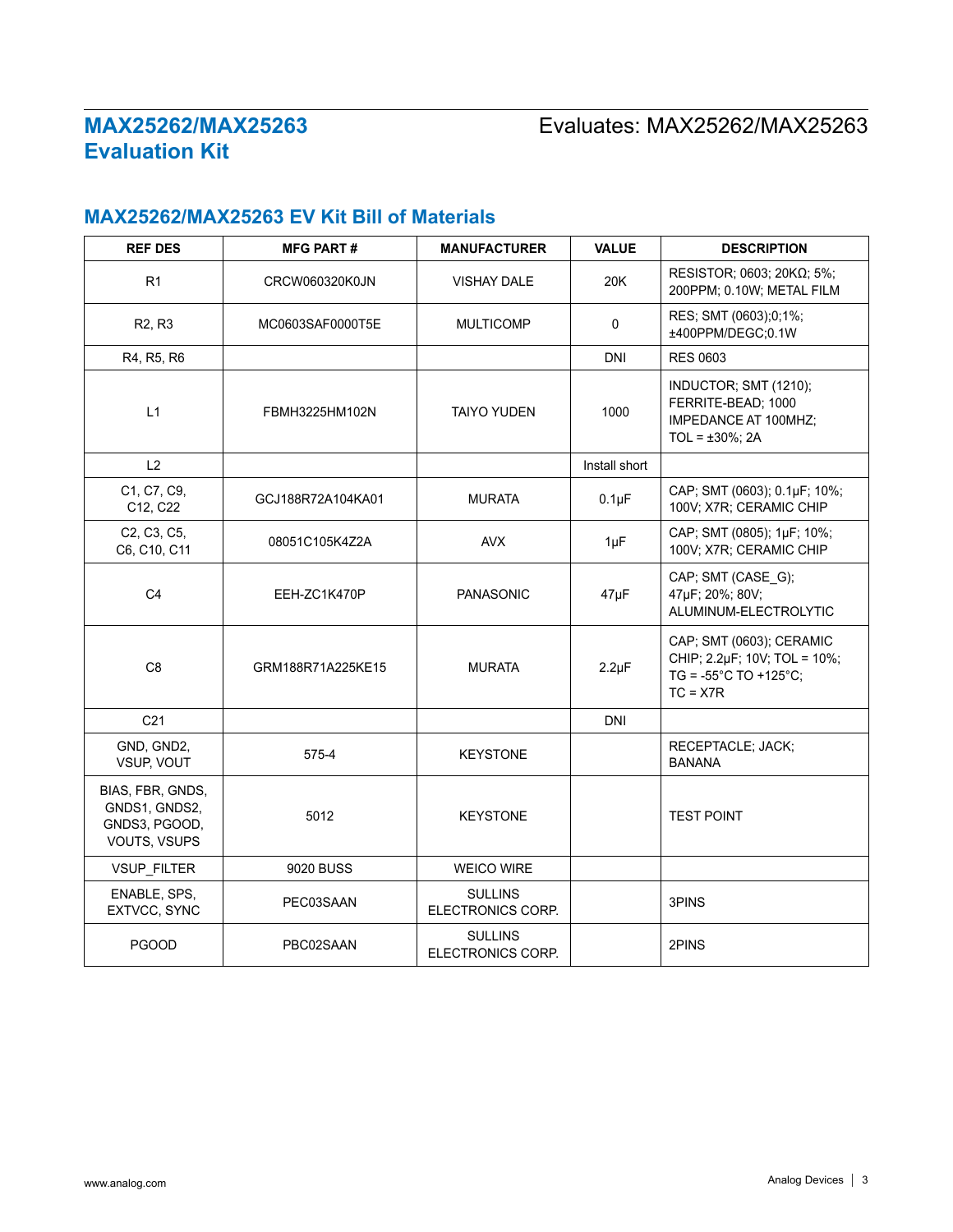## Evaluates: MAX25262/MAX25263

# **MAX25262/MAX25263 EV Kit Bill of Materials (continued)**

| MAX25262EVKIT# Variant (2.1MHz, 5V)                                   |                      |                       |                          |                           |
|-----------------------------------------------------------------------|----------------------|-----------------------|--------------------------|---------------------------|
| <b>REF DES</b>                                                        | <b>MFG PART#</b>     | <b>MANUFACTURER</b>   | <b>VALUE</b>             | <b>DESCRIPTION</b>        |
| U1                                                                    | MAX25262AFOA/VY+     | <b>Analog Devices</b> |                          | Buck converter IC         |
| L3                                                                    | XAL5030-332ME        | Coilcraft             | 3.3 <sub>µ</sub> H       |                           |
| C <sub>13</sub> , C <sub>14</sub> , C <sub>16</sub> , C <sub>18</sub> | CGA4J1X7S1E106K125AC | <b>TDK</b>            | $10\mu F$                | CAP CER 10µF 25V X7S 0805 |
| C <sub>15</sub> , C <sub>17</sub> , C <sub>19</sub> , C <sub>20</sub> |                      |                       | DO NOT<br><b>INSTALL</b> |                           |

| MAX25263EVKIT# Variant (400kHz, 5V)                                                           |                      |                       |              |                           |
|-----------------------------------------------------------------------------------------------|----------------------|-----------------------|--------------|---------------------------|
| <b>REF DES</b>                                                                                | <b>MFG PART#</b>     | <b>MANUFACTURER</b>   | <b>VALUE</b> | <b>DESCRIPTION</b>        |
| U1                                                                                            | MAX25263AFOC/VY+     | <b>Analog Devices</b> |              | Buck converter IC         |
| L <sub>3</sub>                                                                                | XAL5050-103ME        | Coilcraft             | 10uH         |                           |
| C <sub>13</sub> , C <sub>14</sub> , C <sub>15</sub> , C <sub>16</sub> ,<br>C17, C18, C19, C20 | CGA4J1X7S1E106K125AC | <b>TDK</b>            | 10µF         | CAP CER 10UF 25V X7S 0805 |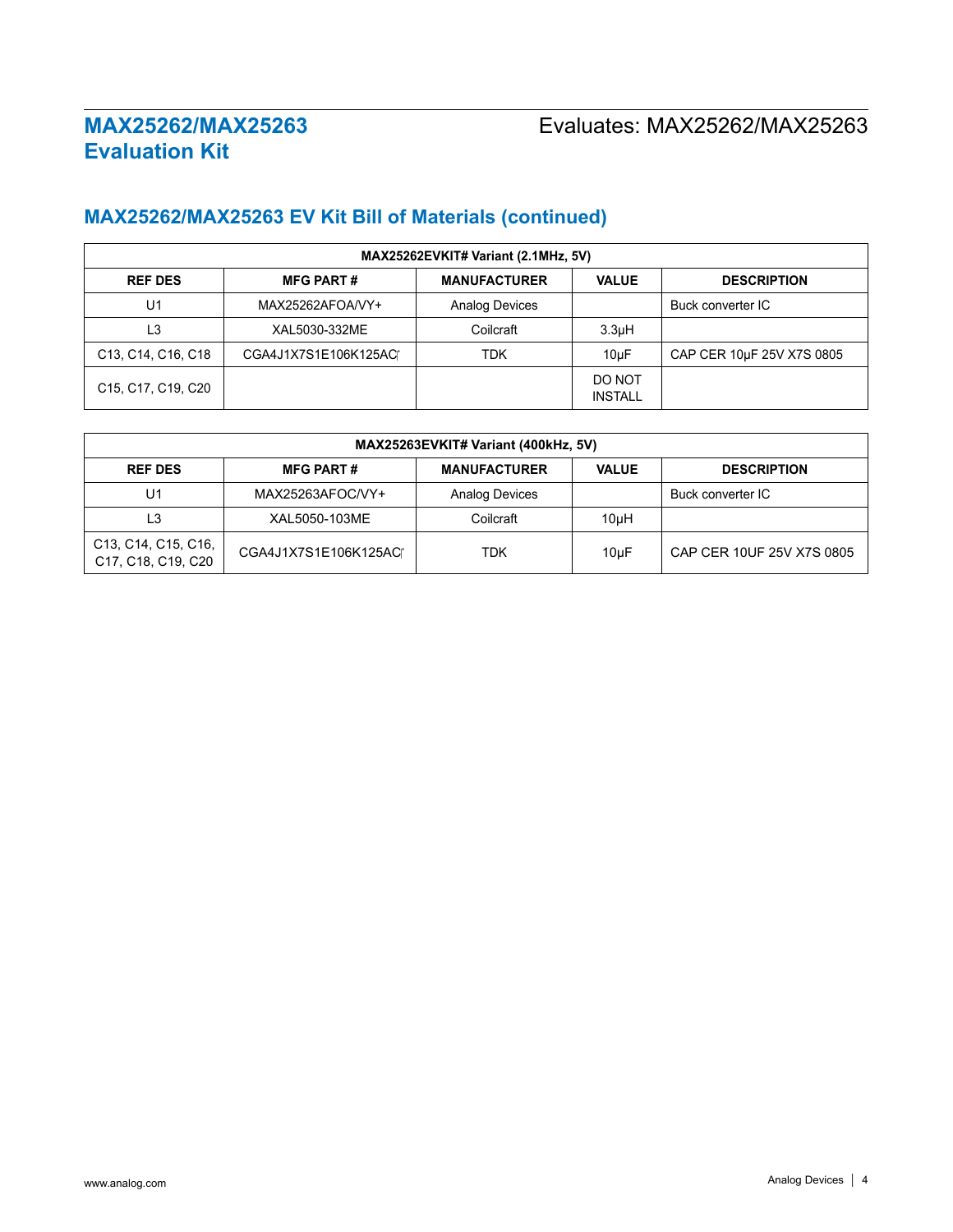# Evaluates: MAX25262/MAX25263

### **MAX25262/MAX25263 EV Kit Schematic Diagram**

See the BOM for precise component values.

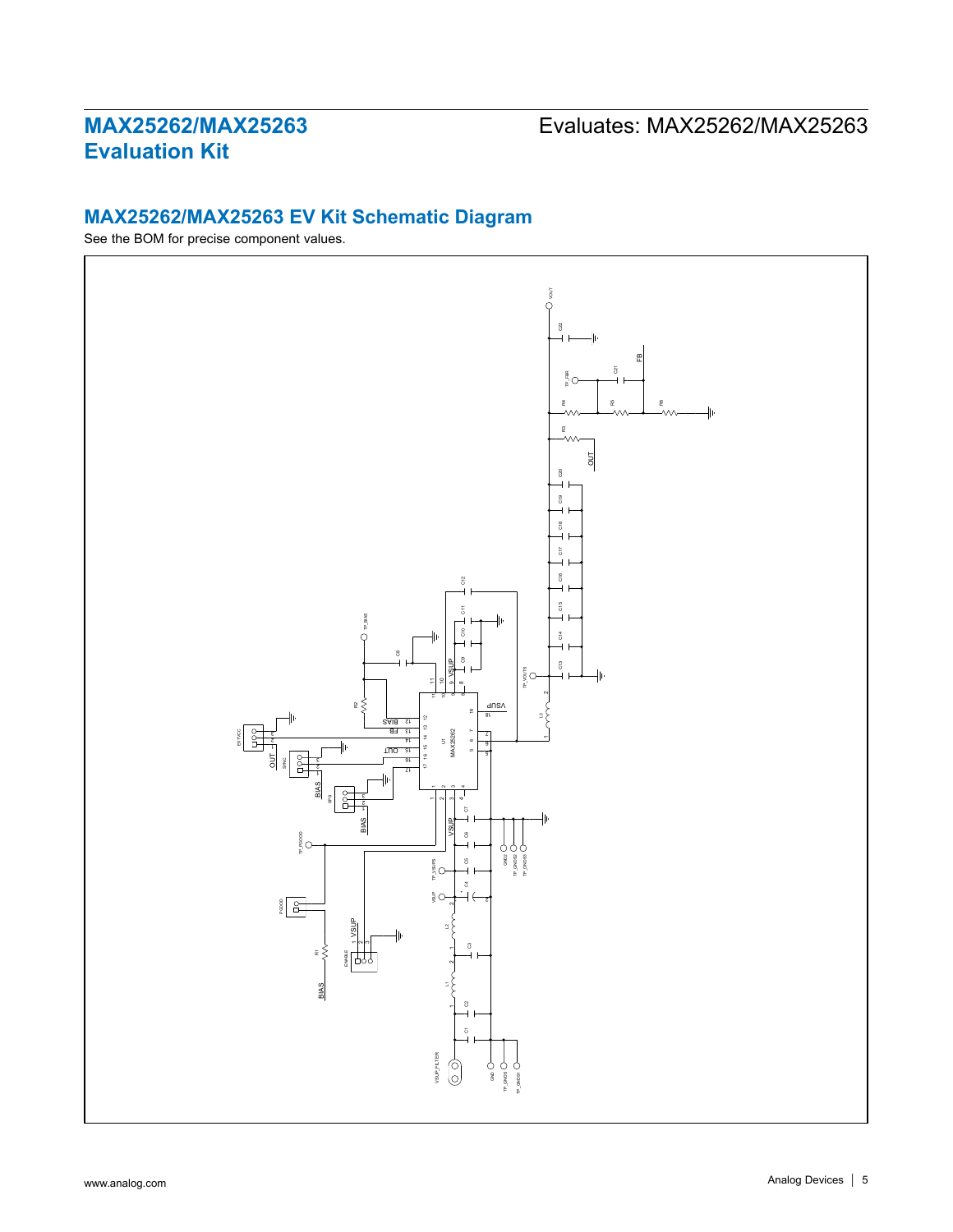## Evaluates: MAX25262/MAX25263



### **MAX25262/MAX25263 EV Kit PCB Layout Diagrams**



*MAX25262/MAX25263 EV Kit PCB Layout — Top Silkscreen MAX25262/MAX25263 EV Kit PCB Layout — Top Layer*



*MAX25262/MAX25263 EV Kit PCB Layout — Internal Layer 2*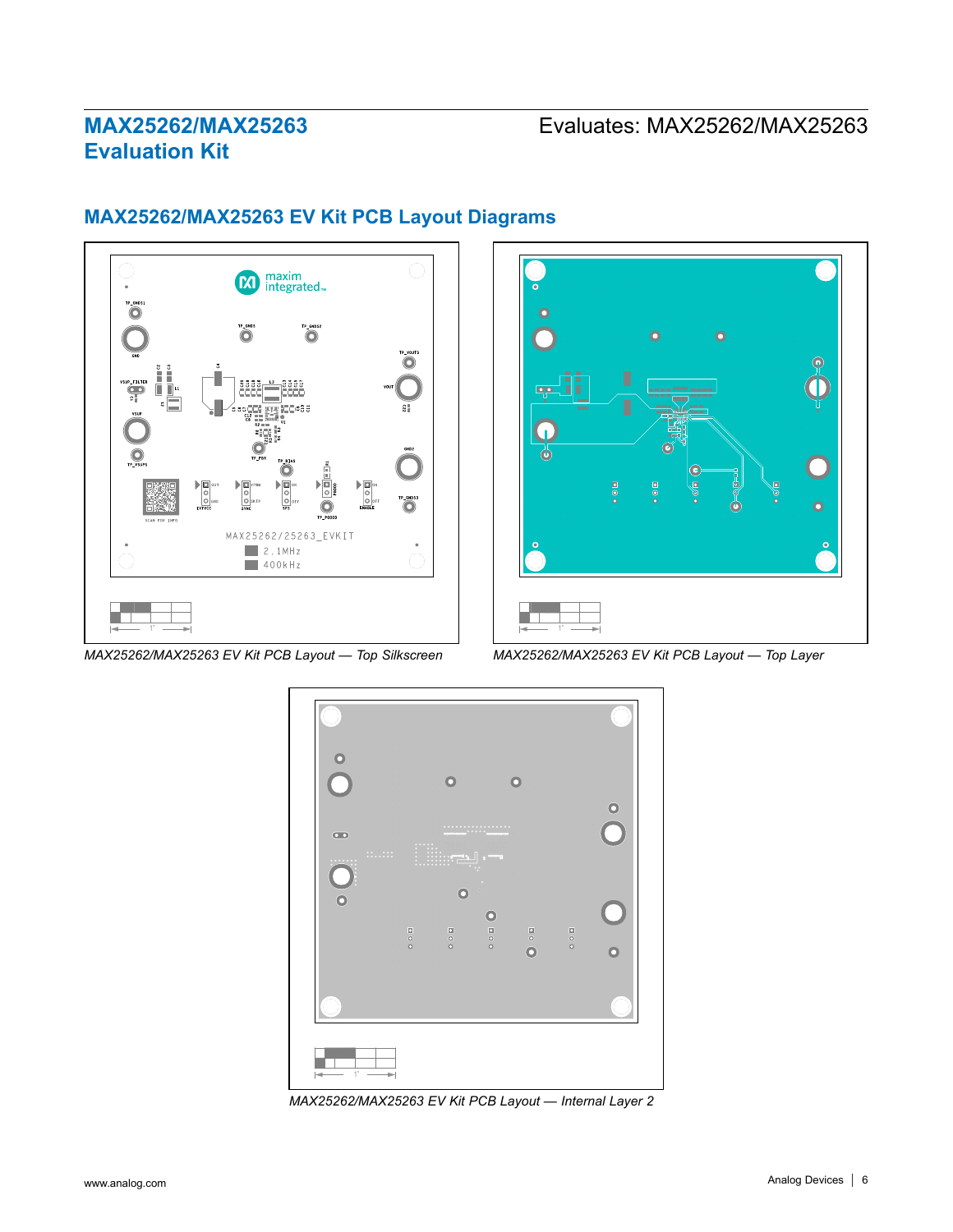

### **MAX25262/MAX25263 EV Kit PCB Layout Diagrams (continued)**



*MAX25262/MAX25263 EV Kit PCB Layout — Internal Layer 3 MAX25262/MAX25263 EV Kit PCB Layout — Bottom Layer*



*MAX25262/MAX25263 EV Kit PCB Layout — Bottom Silkscreen*